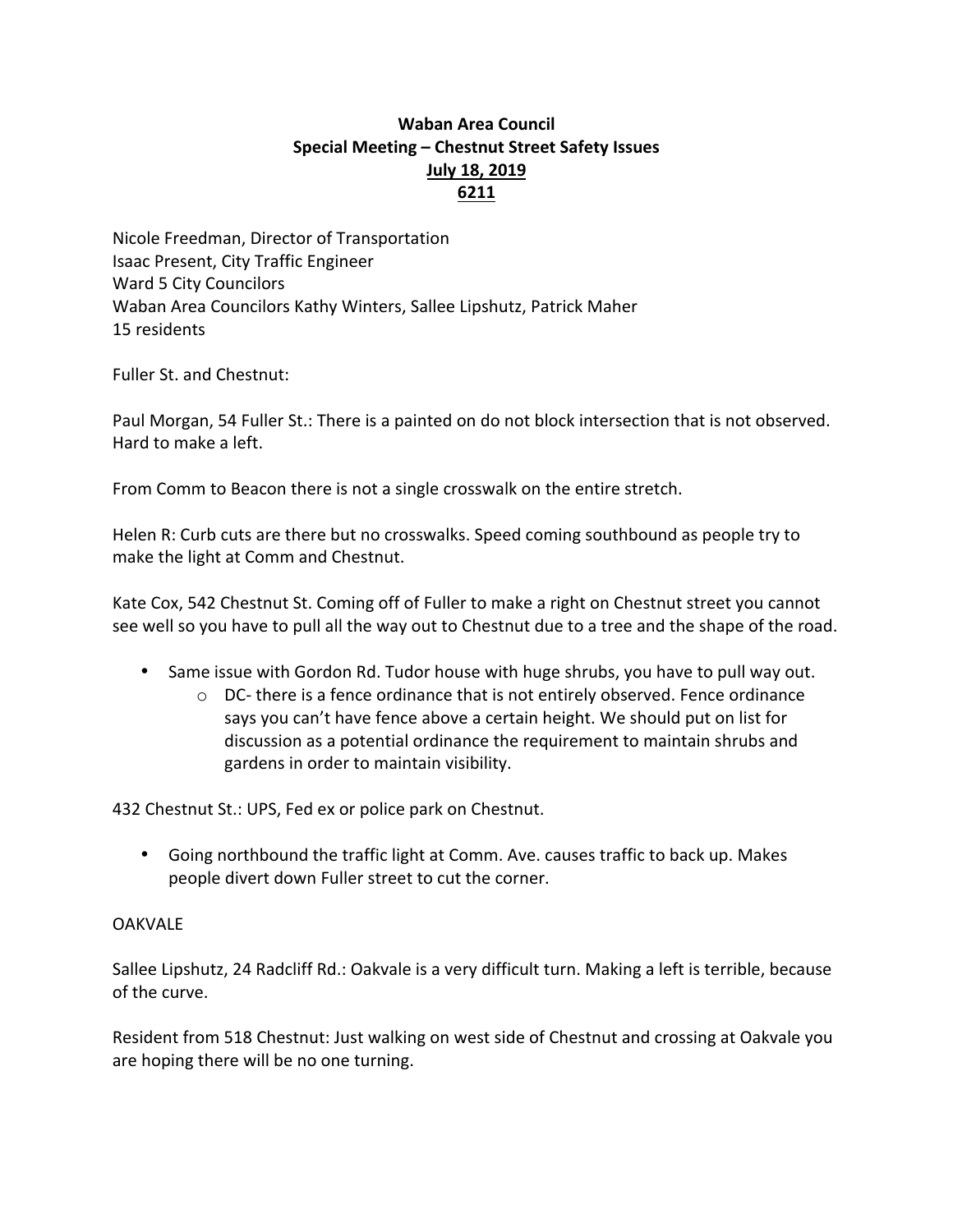Brian, 530 Chestnut. On Sunday 7/14/19 saw a car travelling southbound, swerving out of control estimates 40-50mph, went into oncoming lane, up onto the sidewalk, hit stone at 542 and 50 ft along sidewalk and finally came to the rest.

Azhand Dana, 538 Chestnut: People go very fast on that road. Very hard to get out of her driveway. Very dangerous around that curve. No one goes 20 mph.

SL is there a dangerous curve ahead sign there?

• Suggestion of light at fuller and chestnut.

• Brian: Is there an oppotunrity for an immediate fix like a mobile digital speed sign that can be put out in order to calm speed on Chestnut. Between speed and curve it is very dangerous.

Nicole- pointed out 311 after complaint that the city did not clean up after the accident.

Oakvale  $-$  private road v. public discussion.

Renatta Selig, Corner of Ashmont and Roslyn road – told that the city would only assume the right of that private road if residents pay for paving and sidewalks.

David Geffen 574 Chestnut. Sidewalks are lacking along Chestnut. Speed is a problem.

• Cannot take a left out onto Chestnut St. Short st. and Montclair. You cannot see to get onto Beacon.

Discussion of speed enforcement cameras.

KW informed that a Short St. resident told her that she sees an unusual number of cars pull off of Chestnut southbound onto Short St. with a flat tire. Does speed and the curve cause cars to hit the curb?

Karen Emmit, 37 Montclair. The intersection of Beacon, Short and Montclair is very dangerous. Cars on Short street do not look to the left to see the Montclair cars.

Jesse Kori, 4 Oakwood Rd., Newtonville MA. Chestnut, Short and Montclair is very dangerous. Angle of view is very difficult.

What if you made it right turn only at end of short street?

Deb Crossley: prioritization of intersections is a separate fund. Should be having a conversation soon at public facilities about how to prioritize this intersection (Chestnut/Beacon/Short/Montclair)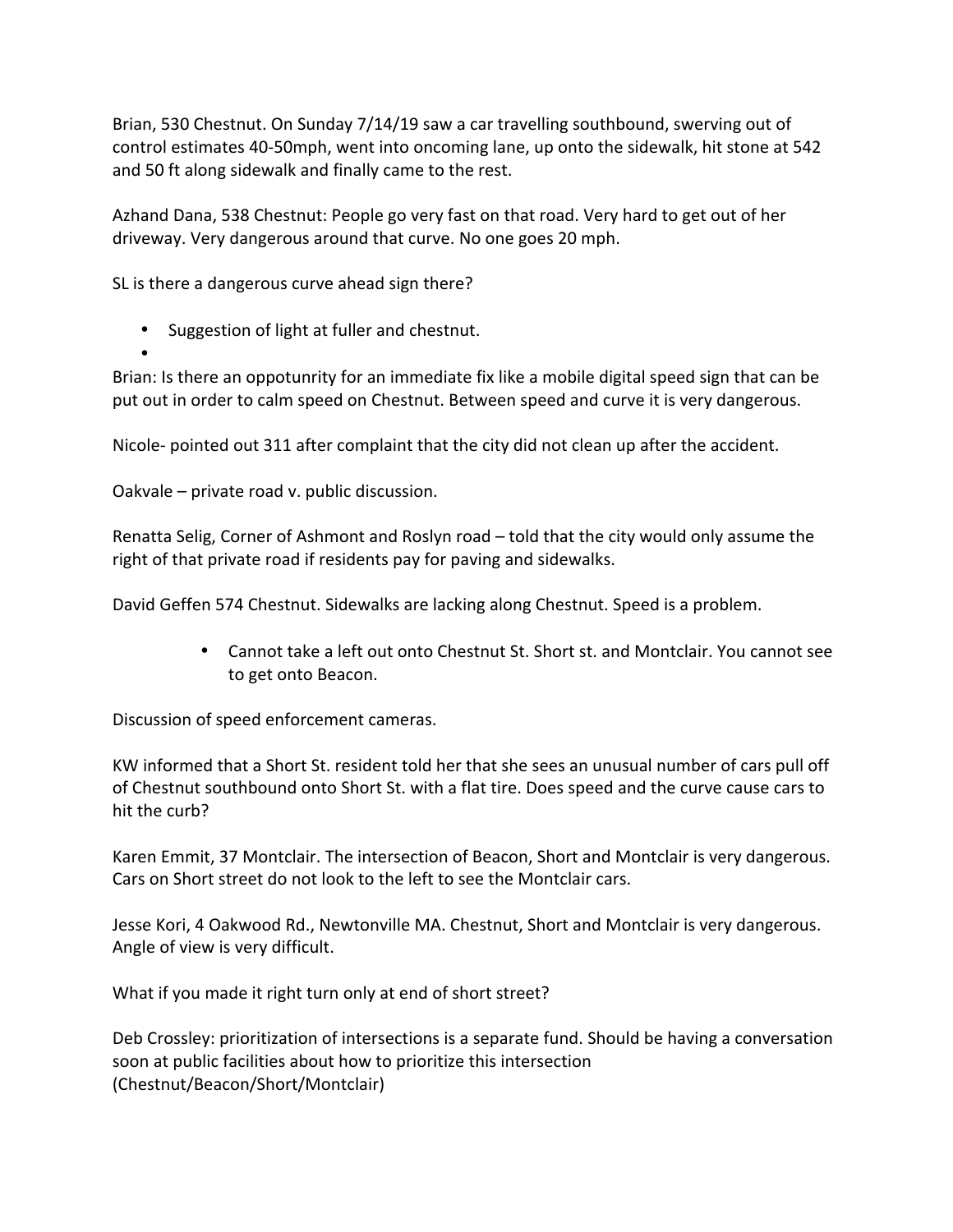ROSLYN: 

- It is a private road being used as a through street. People are travelling so fast. There is nowhere to cross the street to get to Lincoln field. There should be a crosswalk and a way to slow people down as a means to get to the park.
- AD- may be hard to build sidewalks.
- Resident: Maybe we should narrow the road and add sidewalk.
- If we could make it safe to cross the street it might improve the pedestrian safety.
- Crosswalks between Comm ave and beacon are clearly a priority.
- Speed is a priority

John Rice: Sidewalks?

Isaac Present: As a general standpoint any time they mill and pave they look at bettering sidewalk. 

Deb Crossley: There have been quite a few conversations in public facilities about this. A lot of sentiment about having a continuous safe pathway result along any street that we are milling paving. Trees- if we refuse to look at taking trees down, especially Norway maples, we are not going to have good sidewalks. Priority is public safety.

Kathy Winters: We have received a number of emails asking that we get complete sidewalks on Chestnut and safe crossings. It will be expensive, but it will never be less expensive to put sidewalks in than when we repave. Jenn Martin, chair of the Safe Routes to Schools Committee, wrote in and pointed out that the lack of sidewalks and crossings on Chestnut effectively bifurcates Waban and separates the Angier and Zervas school populations. Makes it difficult for Zervas population to access the village square.

Lois Levin: Points out that in Sarasota that on streets such as Chestnut they have small speed bumps, but we don't have them in Newton. Deb Crossley: Fire department doesn't want them, but we could possibly do raised tables like we have at Lasall. Andreae Downs: We also have speed cushion.

Renata Selig: Chestnut St. is narrow road, is there any bike line proposed? Nicole Freedman: No there is not enough room.

Quick Poll:

Prioritize cross walk intersection:

- 1. Fuller
- 2. Caroline Park.
- 3. Moffat (high desire line because that's where sidewalk ends).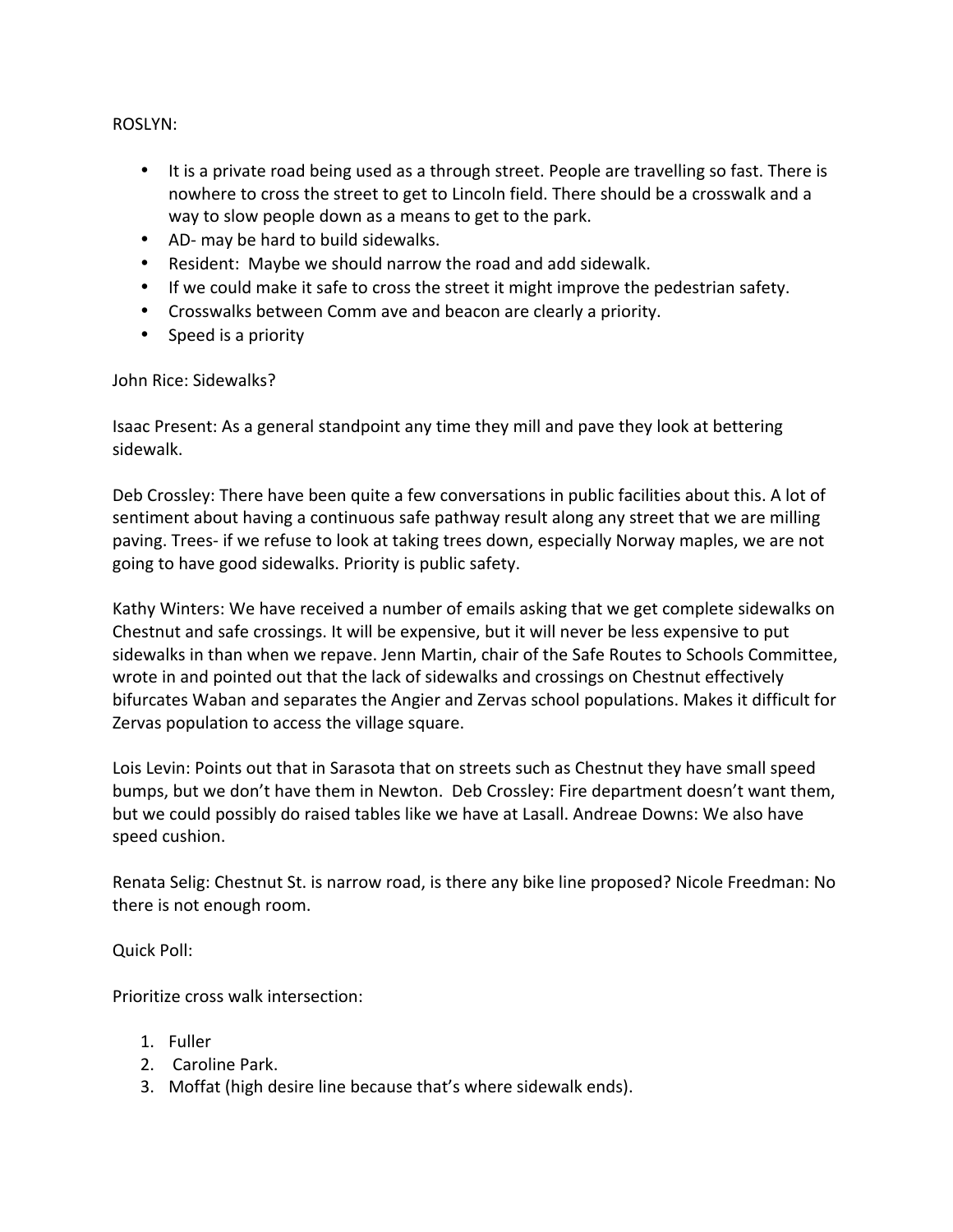4. Oakvale/Roslyn is also a priority because that's how you get to the park.

Need more signage.

Maybe narrow crossings at Fuller and Short.

RHL: What are the most productive ways to manage speed? Speed feedback Vertical traffic calming  $-$  speed cushions Narrow the road.

• IP: Add the street to the street calming list. Then they will start collecting data. Chestnut is now in the queue.

•

DC: City council will lobby for prioritization for one thing over another.

**Top Three Priorities (not in order): Speed Crosswalks Missing sidewalks**

Specific issues: Fuller St. do not block the box Fed ex in middle of street Oakvale is challenging because of bend Pedestrians is scary there because cars can't see you Speed feedback sign up right away. Short St. – worthy of discussion although one end is part of this project. Very hard to see coming out of Short St. Number of options discussed. Roslyn – dangerous place to cross, lots of speeding down Roslyn. Crosswalk priority: Fuller, Caroline Park, etc. Traffic calming techniques.

DC: As soon as engineering department has gotten through a first phase they would have a discussion, which should probably be preceded by a discussion with WAC. If we get noticed on that we can do that.

State has grant program of grants up to 700K for safe routes to school issues. They may have some money.

## **Other requests/comments received by email:**

- Complete the sidewalk on east side of Chestnut (7 residents)
- Add safe crossing midblock (6 residents)
- Pave the gravel/grass portions of sidewalk.